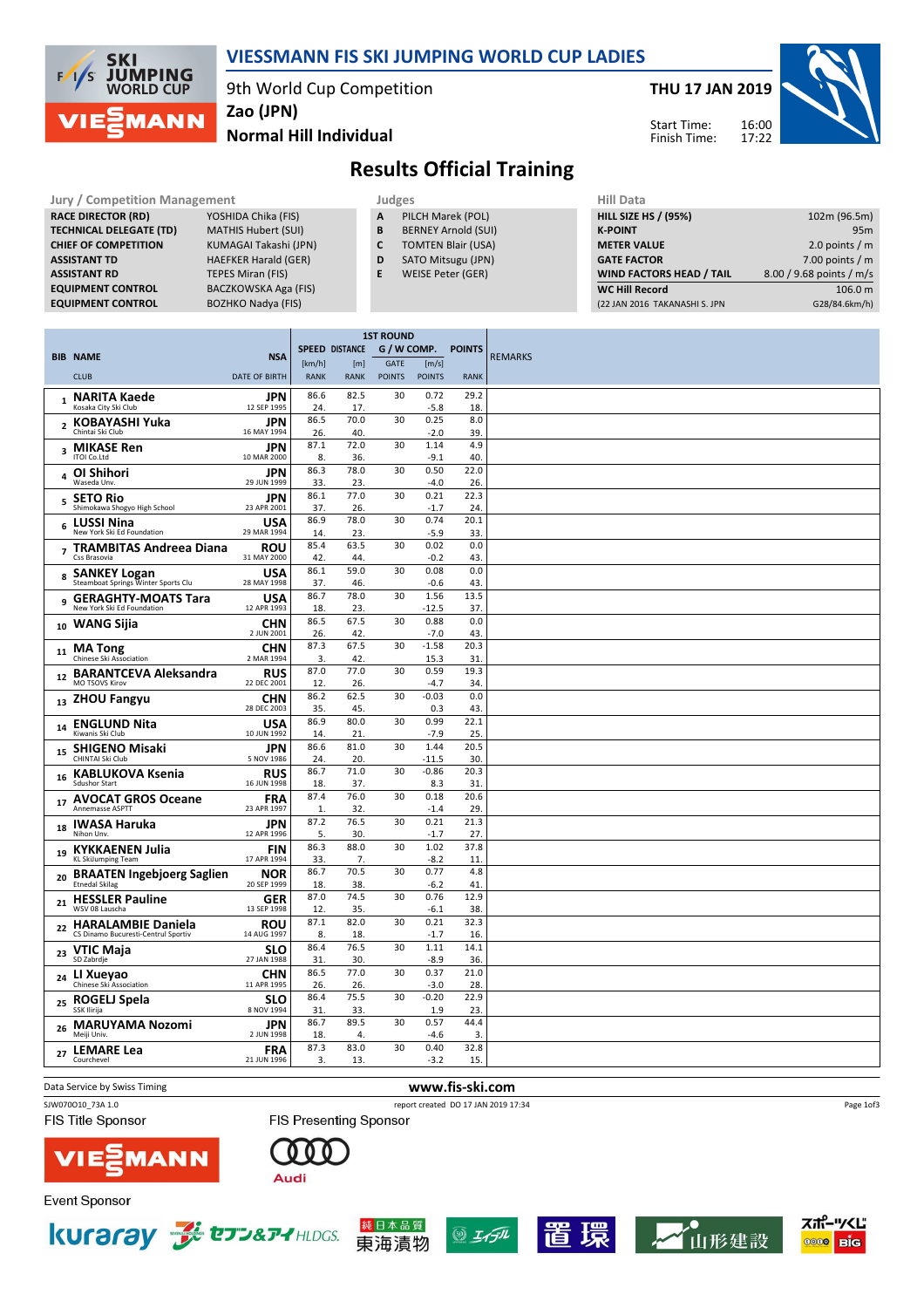

### VIESSMANN FIS SKI JUMPING WORLD CUP LADIES

9th World Cup Competition

THU 17 JAN 2019



Normal Hill Individual

Zao (JPN)

16:00 17:22 Start Time: Finish Time:

# Results Official Training

|    |                                                             |                           | <b>1ST ROUND</b> |                       |               |                |               |                |
|----|-------------------------------------------------------------|---------------------------|------------------|-----------------------|---------------|----------------|---------------|----------------|
|    |                                                             |                           |                  | <b>SPEED DISTANCE</b> | G / W COMP.   |                | <b>POINTS</b> |                |
|    | <b>BIB NAME</b>                                             | <b>NSA</b>                | [km/h]           | [m]                   | <b>GATE</b>   | [m/s]          |               | <b>REMARKS</b> |
|    | <b>CLUB</b>                                                 | <b>DATE OF BIRTH</b>      | <b>RANK</b>      | <b>RANK</b>           | <b>POINTS</b> | <b>POINTS</b>  | <b>RANK</b>   |                |
| 28 | <b>SETO Yuka</b>                                            | JPN                       | 87.4             | 89.5                  | 30            | 1.26           | 38.9          |                |
|    | Hokkaido High-Tech Athlete Club                             | 22 FEB 1997               | 1.               | 4.                    |               | $-10.1$        | 10.           |                |
| 29 | <b>MORAT Lucile</b>                                         | <b>FRA</b>                | 87.1             | 83.0                  | 30            | 0.82           | 29.4          |                |
|    | Courchevel                                                  | 15 JUN 2001               | 8.               | 13.                   |               | $-6.6$         | 17.           |                |
| 30 | <b>IWABUCHI Kaori</b><br>Kitano Construction Corp. Ski Club | <b>JPN</b><br>28 APR 1993 | 86.5<br>26.      | 91.0<br>2.            | 30            | 1.12<br>$-9.0$ | 43.0<br>5.    |                |
|    | 31 RUPPRECHT Anna<br><b>SC Degenfeld</b>                    | <b>GER</b><br>29 DEC 1996 | 86.9             | 83.0                  | 30            | $-0.53$        | 41.1          |                |
|    |                                                             |                           | 14.<br>87.2      | 13.<br>87.0           |               | 5.1            | 7.<br>35.4    |                |
| 32 | SEIFRIEDSBERGER Jacqueline<br>SC Waldzell-Oberoesterreich   | AUT<br>20 JAN 1991        | 5.               | 8.                    | 30            | 1.08<br>$-8.6$ | 13            |                |
| 33 | <b>RUNGGALDIER Elena</b>                                    | <b>ITA</b>                | 86.5             | 83.5                  | 30            | 1.53           | 24.8          |                |
|    | <b>GS FIAMMEGIALLE</b>                                      | 10 JUL 1990               | 26.              | 12.                   |               | $-12.2$        | 21            |                |
| 34 | <b>KUSTOVA Alexandra</b>                                    | <b>RUS</b>                | 86.7             | 70.5                  | 30            | 1.00           | 3.0           |                |
|    | SK MO SHVSM ODYSHS CSP MAGADAN                              | 26 AUG 1998               | 18.              | 38.                   |               | $-8.0$         | 42.           |                |
| 35 | <b>OPSETH Silje</b>                                         | NOR                       | 87.2             | 79.0                  | 30            | 0.02           | 27.8          |                |
|    | Holevaringen II                                             | 28 APR 1999               | 5.               | 22.                   |               | $-0.2$         | 19            |                |
| 36 | <b>HOELZL Chiara</b>                                        | <b>AUT</b>                | 86.8             | 84.0                  | 30            | $-0.23$        | 40.2          |                |
|    | SV Schwarzach-Salzburg                                      | 18 JUL 1997               | 17.              | 11.                   |               | 2.2            | 9.            |                |
| 37 | <b>TIKHONOVA Sofia</b><br>Saint-Petersburg KOR1 Dinamo      | RUS                       | 86.2             | 81.5                  | 30            | 1.25           | 23.0          |                |
|    |                                                             | 16 NOV 1998               | 35.<br>86.7      | 19.<br>89.0           | 30            | $-10.0$        | 22.<br>41.5   |                |
| 38 | <b>BOGATAJ Ursa</b><br>SSK Ilirija                          | SLO<br>7 MAR 1995         | 18.              | 6.                    |               | 0.81<br>$-6.5$ | 6.            |                |
|    |                                                             |                           | 85.9             | 96.5                  | 30            | 1.14           | 53.9          |                |
| 39 | <b>ITO Yuki</b><br>Tsuchiya Home Ski Team                   | JPN<br>10 MAY 1994        | 40.              | 1.                    |               | $-9.1$         | 1.            |                |
|    |                                                             | NOR                       | 87.1             | 85.0                  | 30            | $-0.05$        | 40.5          |                |
| 40 | <b>STROEM Anna Odine</b><br>Alta If                         | 17 APR 1998               | 8.               | 10.                   |               | 0.5            | 8.            |                |
|    | 41 KRIZNAR Nika                                             | <b>SLO</b>                | 86.1             | 91.0                  | 30            | 0.96           | 44.3          |                |
|    | Ssk Alpina ziri                                             | 9 MAR 2000                | 37.              | 2.                    |               | $-7.7$         | 4.            |                |
|    | <b>VOGT Carina</b>                                          | <b>GER</b>                | 85.9             | 83.0                  | 28            | 0.66           | 37.7          |                |
| 42 | Ski-Club Degenfeld                                          | 5 FEB 1992                | 40.              | 13.                   | 7.0           | $-5.3$         | 12.           |                |
|    | 43 PINKELNIG Eva                                            | <b>AUT</b>                | 84.4             | 77.0                  | 28            | $-0.29$        | 33.8          |                |
|    | SK Kehlegg-Vorarlberg                                       | 27 MAY 1988               | 47.              | 26.                   | 7.0           | 2.8            | 14.           |                |
| 44 | <b>STRAUB Ramona</b>                                        | <b>GER</b>                | 84.6             | 68.0                  | 28            | $-0.36$        | 16.5          |                |
|    | SC Langenordnach                                            | 19 SEP 1993               | 45.              | 41.                   | 7.0           | 3.5            | 35.           |                |
| 45 | <b>IAKOVLEVA Lidija</b>                                     | <b>RUS</b>                | 84.8             | 75.0                  | 28            | $-0.02$        | 27.2          |                |
|    | Saint-Petersburg KOR1 Dinamo                                | 14 AUG 2001               | 44.              | 34.                   | 7.0           | 0.2            | 20.           |                |
| 46 | <b>TAKANASHI Sara</b><br>KURARAY                            | <b>JPN</b>                | 85.0             | 87.0                  | 28            | 0.46           | 47.3          |                |
|    |                                                             | 8 OCT 1996                | 43.<br>84.6      | 8.<br>55.5            | 7.0<br>28     | $-3.7$<br>0.39 | 2.<br>0.0     |                |
|    | IRASCHKO-STOLZ Daniela<br>WSV Eisenerz-Steiermark           | <b>AUT</b><br>21 NOV 1983 | 45.              | 47.                   | 7.0           | $-3.1$         | 43.           |                |
| 48 | <b>SEYFARTH Juliane</b><br>WSC 07 Ruhla                     | <b>GER</b><br>19 FEB 1990 |                  | <b>DNS</b>            |               |                |               |                |
| 49 | <b>LUNDBY Maren</b><br>Kolbukameratene                      | NOR<br>7 SEP 1994         |                  | <b>DNS</b>            |               |                |               |                |
| 50 | <b>ALTHAUS Katharina</b><br>SC 1906 Oberstdorf              | <b>GER</b><br>23 MAY 1996 |                  | <b>DNS</b>            |               |                |               |                |

#### Competition / Weather Information

|           | <b>TIME</b><br><b>BASE VALUES</b> |             | <b>WEATHER</b> |        | TEMP. START / FINISH [°C] | HUMID.           |                 | TAN. WIND [m/s] |      |      |      |
|-----------|-----------------------------------|-------------|----------------|--------|---------------------------|------------------|-----------------|-----------------|------|------|------|
|           |                                   | <b>WIND</b> | <b>GATE</b>    | LENGTH |                           | AIR              | SNOW            | [%]             | MIN. | MAX. | AVG. |
| 1st Round | $16:00 -$<br>17:22                | 0.00        | 30             | 82.20m | snowfall                  | $-5.8$<br>$-6.0$ | $-10.0 / -10.0$ | 82/85           | 1.58 | 1.56 | 0.5C |

| <b>Statistics</b> |     |             |                 |              |                     |      |      |              |      |                              |                      |                |                     |
|-------------------|-----|-------------|-----------------|--------------|---------------------|------|------|--------------|------|------------------------------|----------------------|----------------|---------------------|
|                   |     | <b>GATE</b> | <b>ATHLETES</b> | <b>FALLS</b> | <b>DISTANCE</b> [m] |      |      | SPEED [km/h] |      | <b>COMPETITORS / NATIONS</b> |                      |                |                     |
|                   | No. | <b>DIFF</b> |                 |              | MIN.                | MAX. | AVG. | MIN.         | MAX. | AVG.                         | <b>IN START LIST</b> | <b>STARTED</b> | <b>WITH RESULTS</b> |
| 1st Round         | 28  | $-1.00m$    | b               |              | 55.5                | 87.0 | 74.2 | 84.4         | 85.9 | 84.8                         | 50/12                | 47/12          | 47/12               |
|                   | 30  |             | 41              |              | 59.0                | 96.5 | 78.7 | 85.4         | 87.4 | 86.6                         |                      |                |                     |